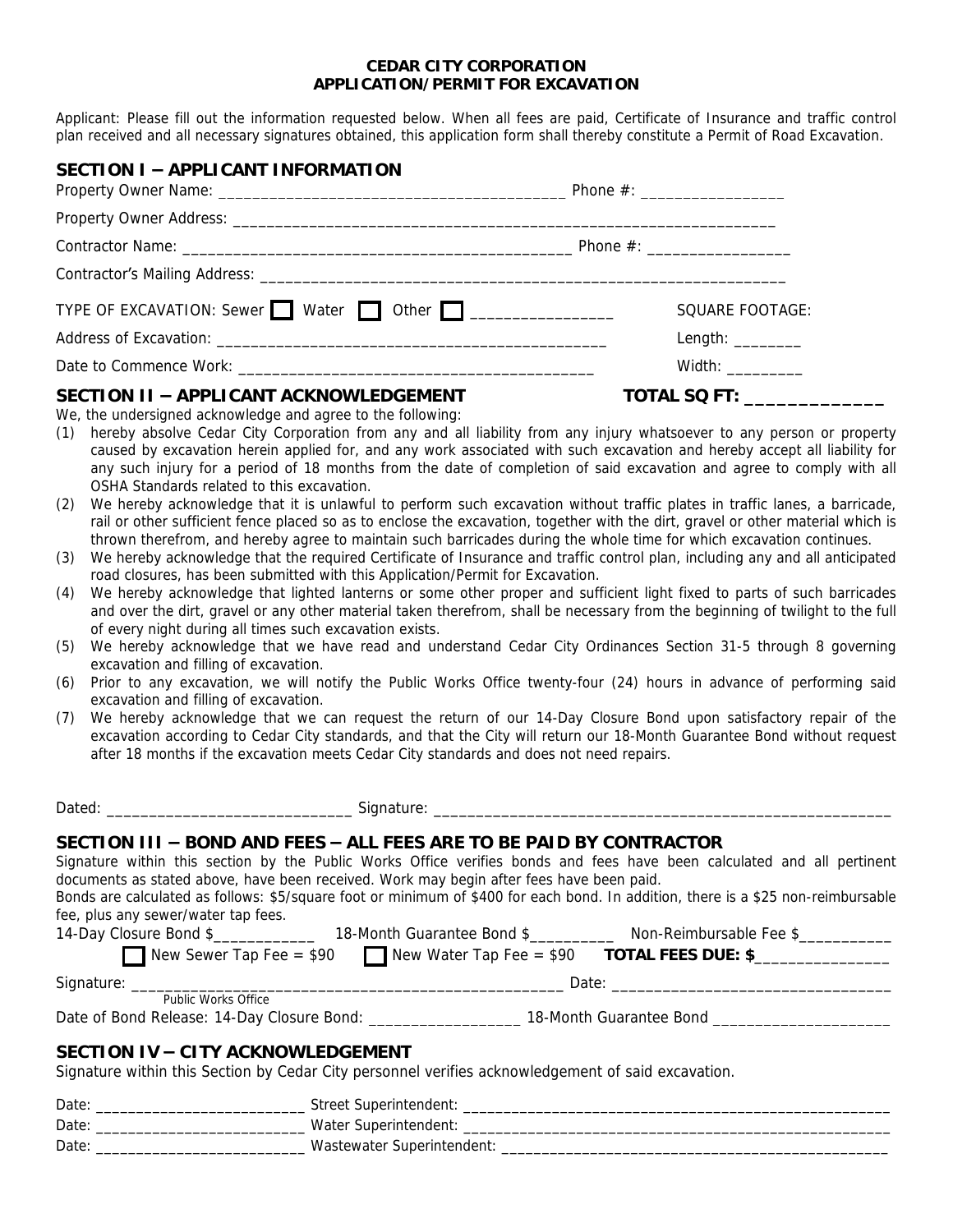# **CEDAR CITY ORDINANCES CHAPTER 31 - STREETS & SUPERVISOR OF STREETS SECTIONS 5-8**

#### **SECTION 31-5-1. Excavation Permit.**

It shall be unlawful for any person or other entity to make or cause to be made any excavation in any public street, sidewalk or right-of-way within the City, or to remove any gravel or other similar material from any street or sidewalk, or to lay any gas pipe, water pipe, conduit, or utility of any kind under any street, sidewalk or right-of-way, unless and until such person or entity has obtained a valid permit from the Public Works Director, or the Public Works designee authorizing such excavation.

#### **SECTION 31-5-2. Excavation Permit Fee.**

For all permits obtained under this section by the contractor, a non-refundable fee as per the Cedar City Fee Schedule shall be paid prior to the receipt of a excavation permit.

#### **SECTION 31-5-3. Excavation Conditions.**

All applicants for an excavation permit must agree to comply with all permit conditions, restrictions, regulations, requirements, and City specifications for such excavation, including but not limited to all permit fees, bonding requirements and/or testing requirements. All such requirements shall be complied with prior to receiving a permit unless conditions fall under Section 31-5-4.

## SECTION 31-5-4. Emergency Excavation.

Except for emergencies, no excavation shall be made without agreement or authorization from Cedar City by way of permit process. An emergency excavation may be made by a bonded contractor without prior approval, if the excavation is to prevent loss of life, or damage to property because the contractor or company cannot contact the Cedar City Public Works Director or his designee in the permit process. In such emergency situations, the excavating party shall contact the Cedar City Engineer or designee on the first working day following the excavation, and complete a formal permit and all other requirements accompanying such permit process. Except for the prior permit required, none of the provisions of the excavation requirements and permit process are waived for emergency situations.

#### SECTION 31-5-5. Fourteen Day Closure.

All excavations opened shall be maintained in a safe manner according to all Federal, State and Local regulations, and shall be closed no later than fourteen days after the opening of such excavations. Such closures shall be in accordance with all regulations, specifications and standards as outlined in the permit process, and the Cedar City Engineering Standards. (amended 12/04)

#### **SECTION 31-5-6. Bond Variance.**

A variance may be obtained by written application to the City Public Works Director or the Director's approved designee. A variance may be obtained on the grounds of weather, special conditions and/or circumstances. If curb, gutter or sidewalk is completed according to City Engineering Standards no bond amount will be required.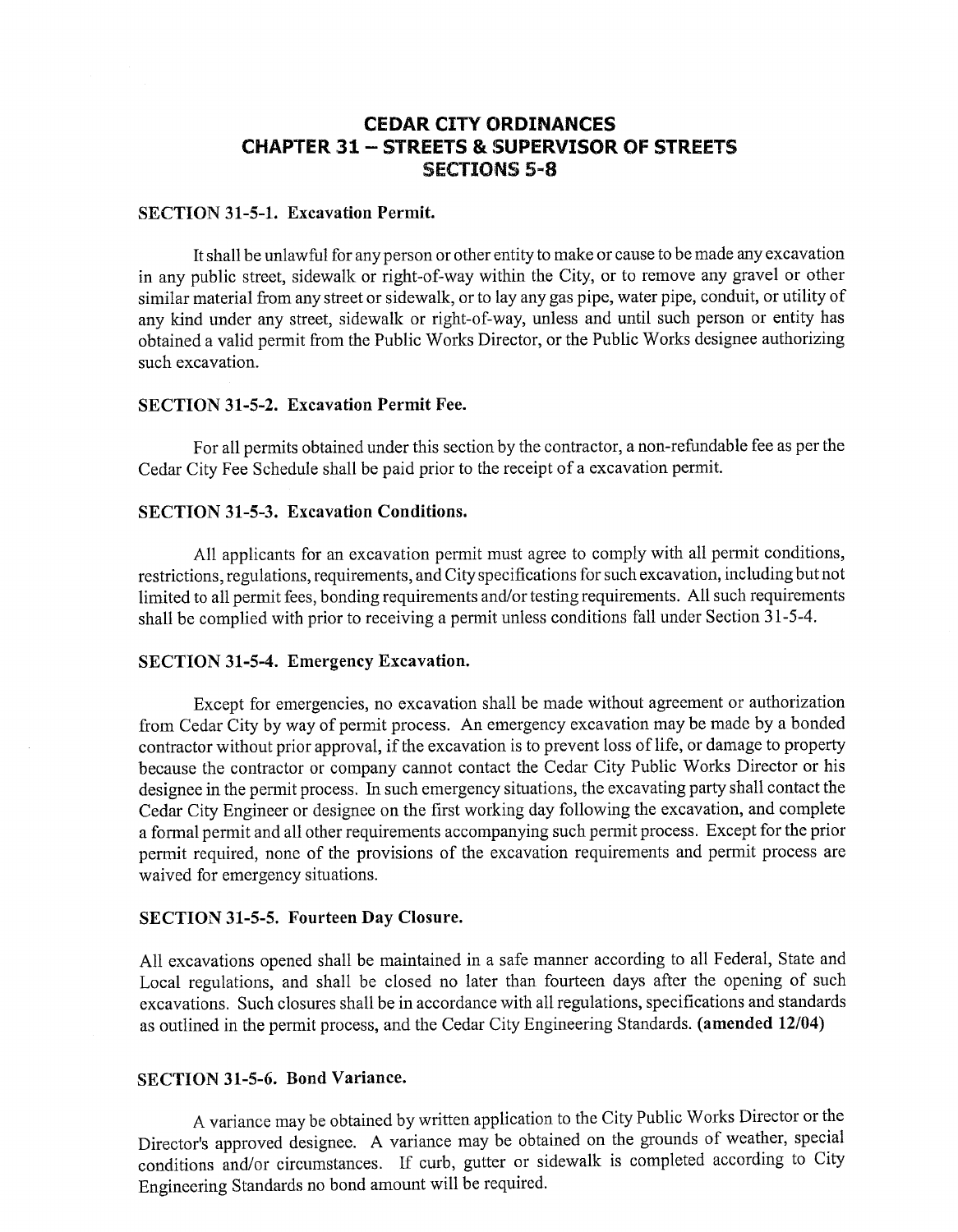### SECTION 31-5-7. Fourteen Day Closure Bond

A cash bond shall be posted prior to issuance of a permit, with the Treasurer of Cedar City in the minimum amount of \$400.00 or \$5.00 per square foot of excavation, which ever amount is the greater. The cash bond posted shall be condition upon the faithful completion and closure of the excavation within fourteen days of the opening of the excavation. In the event that the excavation has not been closed prior to the expiration of the fourteen days, the designee shall contact the contractor once and explain the repairs that are necessary. The contractor shall then have an additional fourteen days to make the necessary repairs. If the repairs are not completed after the additional fourteen day period, Cedar City shall have the absolute right to execute upon the cash bond in order to complete and close the excavation. Said bond shall be deemed forfeited upon execution of the same by the City. (amended 12/04)

### SECTION 31-5-7A. Execution on Fourteen Day Closure Bond.

In the event that the contractor responsible for the excavation fails to fill and repair the excavation within the time frame allotted pursuant to Section 31-5-7 or provide the necessary traffic control devises pursuant to Section 31-7 and in compliance with the terms of the permit issued, the City may execute on the bond posted. In the interest of health, safety and welfare of its citizens and upon execution of the bond, the City shall have sole discretion in obtaining a qualified contractor as expeditiously as practicable to fill, repair and/or barricade said excavation. (amended 12/04)

### SECTION 31-5-8. Testing.

All excavation work shall be done in accordance with Cedar City Engineering Standards. From time to time tests may be taken by the City to verify compliance with City Engineering Standards. Should testing indicate non compliance with City Engineering Standards, the contractor shall correct the excavation and bring it into conformance with the City Engineering Standards. Initial costs of testing for compliance shall be borne by Cedar City. The permittee shall pay for all other subsequent testing until compliance with Cedar City Engineering Standards has been met.  $(amended 12/04)$ 

## **SECTION 31-5-9. Restoration of Surfaces.**

All street surfacing, curbs, gutters, sidewalks, driveways or other hard surfaces that must be removed in the performance of the work shall be restored in kind by the contractor, in accordance with the City Engineering Standards, including but not limited to saw-cutting and flush coating of asphalt. Deviations from the City Engineering Standards shall be corrected. At the completion of work, all equipment, barricades and other items shall be removed from the right-of-way. All excess material shall be removed. Adjacent borrow pits and road shoulders used for storage of excavated material shall be smoothed and graded to their original contour. (amended 12/04)

During the winter months, asphalt road repairs shall be filled with cold mix. Once the warmer months arrive, the contractor is required to replace the cold mix with hot mix.

## SECTION 31-5-10. Insurance.

Any individual or organization performing work within the Cedar City right-of-way shall hold Cedar City, its elected and appointed officials, its employees and assigns and the owners and employees of other utility companies lawfully within said right-of-way, free and harmless from all damages caused through such operations. Any defective workmanship discovered within 18 months of the completion of the job shall be immediately corrected. The permittee shall provide the City with an insurance certificate covering any injuries to person or property arising out of or related to the excavation and reparation of the Cedar City right-of-way. (amended 12/04)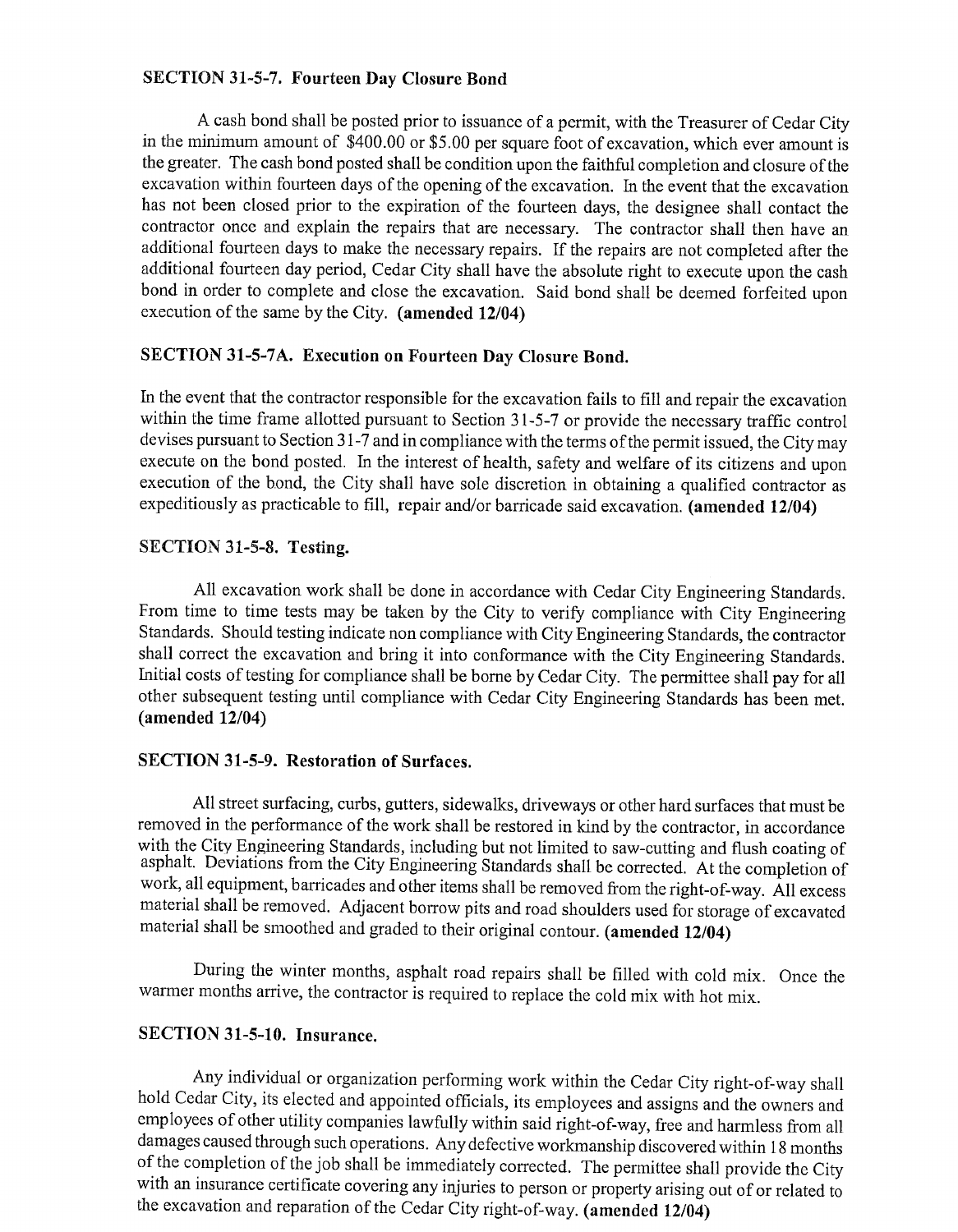#### **SECTION 31-5-11. Eighteen Month Guarantee Bond**

An additional cash bond shall be posted prior to issuance of a permit, with the Treasurer of Cedar City in the minimum amount of \$400 or \$5 per square foot of excavation, whichever amount is greater The cash bond posted shall guarantee the excavation site against any failure for up to and including a period of 18 months from the date of final completion of the excavation. In the event of any failure of the excavation site prior to the expiration of the 18 month guarantee period, Cedar City will contact the excavator and require that all repairs be made within 30 days of notice. If the repairs are not completed within those 30 days, Cedar City shall have the absolute right to execute upon the cash bond in order to repair any failure of the excavation. Said bond shall be deemed forfeited upon execution of the same by the City. In the event that the cost of closing an excavation normally paid for with the Fourteen Day Closure Bond exceeds the amount of the bond, Cedar City shall also have the right to execute upon the Eighteen Month Guarantee Bond amounts necessary to complete the fourteen day closure of an excavation. (amended 12/04)

#### **SECTION 31-5-12. Multiple Permits and Bonds.**

Each and every excavation shall be permitted and bonded for as specified in this section. A Fourteen Day Closure Bond and Eighteen Month Guarantee Bond in amounts sufficient to cover all excavations by a single permittee may be posted once a year in an amount sufficient to cover all excavations executed by the permittee. The bonds may be reviewed for adequacy any time during the year period to determine if the amount is adequate to cover the number of excavations existing and/or anticipated by such permittee. (amended 12/04)

#### **SECTION 31-5-13. Bond Return**

Upon the proper closure of the excavation within fourteen days, the permittee can request to have their Fourteen Day Closure Bond returned. After inspection and approval of the closure the City will return the Fourteen Day Closure bond. If the excavation repair has not failed at the conclusion of the eighteen month guarantee period, the City will, without request, return the Eighteen Month Guarantee Bond and any Fourteen Day Closure Bond that has not been returned. Bonds that the City is unable to return after 3 years from the date of the excavation permit shall be forfeited. (amended  $12/04$ 

#### **SECTION 31-6. Excavations. Permits. Applications.**

No permit for any excavation in a City street or sidewalk shall be issued until written application has been made to the City Public Works Director signed by the party making the excavation or by the party at whose instance it is to be made. Said application shall be made on forms supplied by the City. Said forms shall provide that the signer of the application agrees that the City is absolved from all liability for any injury whatsoever to any person or property caused by said excavation and that the signer thereby accepts all liability for any such injury.

# SECTION 31-7. Excavation is to be Guarded with Barricade and Light.

It shall be unlawful for any person or entity, by or for whom any excavation is made in a public street for any purpose, to fail to cause a barricade, rail or other sufficient fence to be placed so as to enclose such excavation, together with the dirt, gravel or other material thrown therefrom. and to maintain such barricade during the whole time for which excavation continues. Further, it shall be unlawful for any person to fail to have lighted lanterns or some other proper and sufficient light fixed to parts of such barricades, and over the dirt, gravel or any other material taken therefrom, and so capped from the beginning of twilight to the full of every night during all times such excavation exists. It shall be unlawful for any person, maliciously or wantonly, and without legal cause, to extinguish, remove or diminish such lights or tear down or remove any rail, fence, or barricade fixed in accordance with the provisions of this section. (amended 12/87)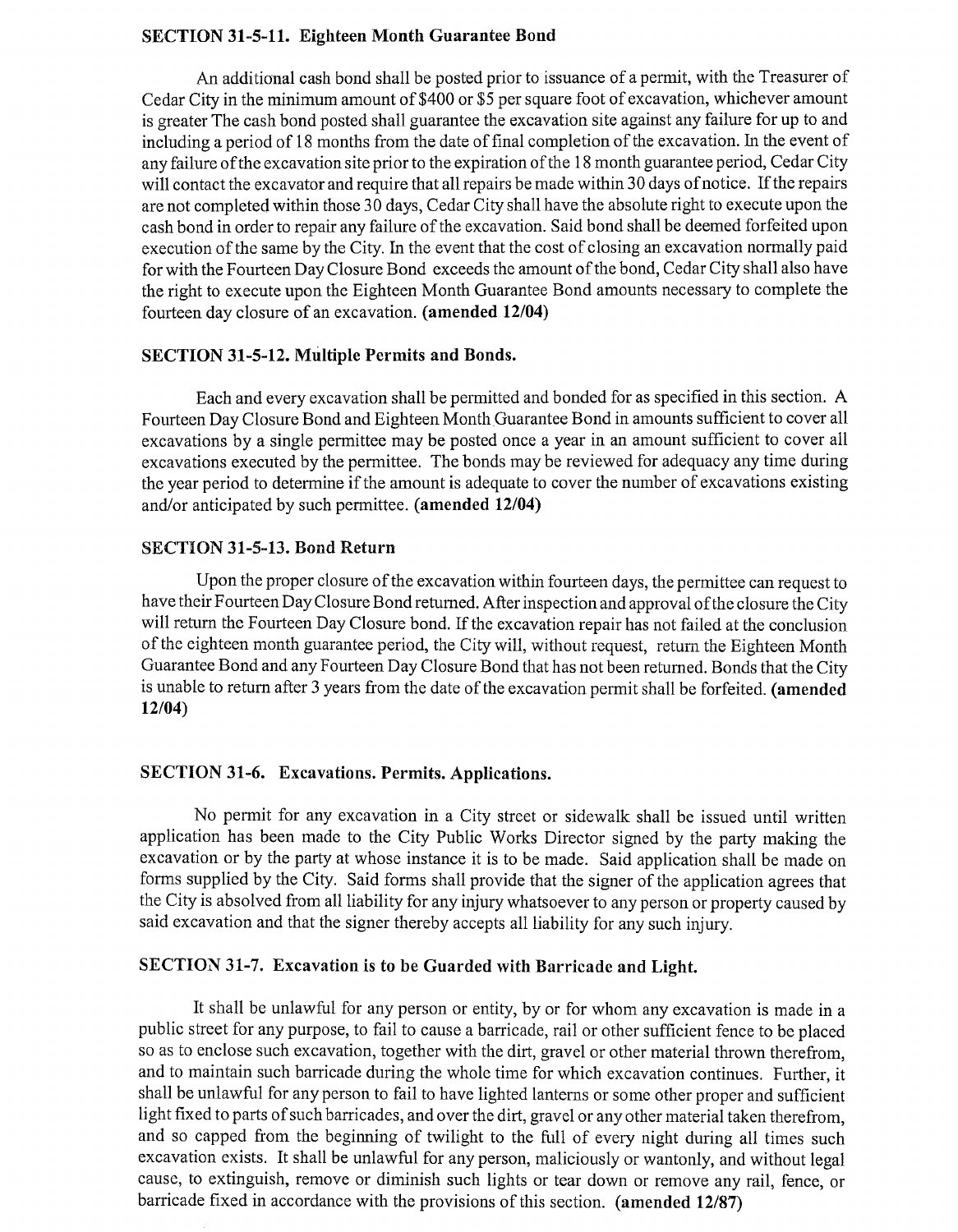# SECTION 31-8. Mandatory Notice to City of Excavation and Filling of Excavation.

Before any person or entity shall make or cause to be made any excavation in any public street or sidewalk within the City for which a permit has been granted and bond posted, said person or entity must notify the Street Supervisor or some other officer of the City twenty-four (24) hours in advance of performing such excavation, said notice to include anticipated time of filling. In the event of any emergency excavation work, notice shall be given to the City in advance by the best notice practicable. Said filling shall be done by the person or entity making the excavation under the direction of the Street Supervisor or other city officer. The contractor making the excavation shall have responsibility of filling said excavation according to City Engineering Standards (pages C3 and R4) and clearing the excavation site of all excess material and debris. (amended  $12/04$ )

1. With sand or other like granular material, except for surfacing and clearing the sight of surplus dirt; or

2. With other material in twelve (12) inch lifts, so as to bring about a compaction density of ninety percent (90%), said density of compaction to be verified in writing by qualified expert at the expense of excavator. (amended 12/87)

## **ROAD CLOSURE:**

Before any excavation is made into the roadway, contact the following agencies as to where the road closure will be located, when the closure will begin and the duration of the road closure:

- Iron County Dispatch=- 435-586-9445
- Iron County School District Bus Garage = 435-586-2864
- United States Postal Department/Cedar City = 435-586-7601
- Cedar City Main Office =  $435-586-2950$
- Cedar City Engineering Department = 435-586-2963
- Cedar City Public Works = 435-586-2912  $\bullet$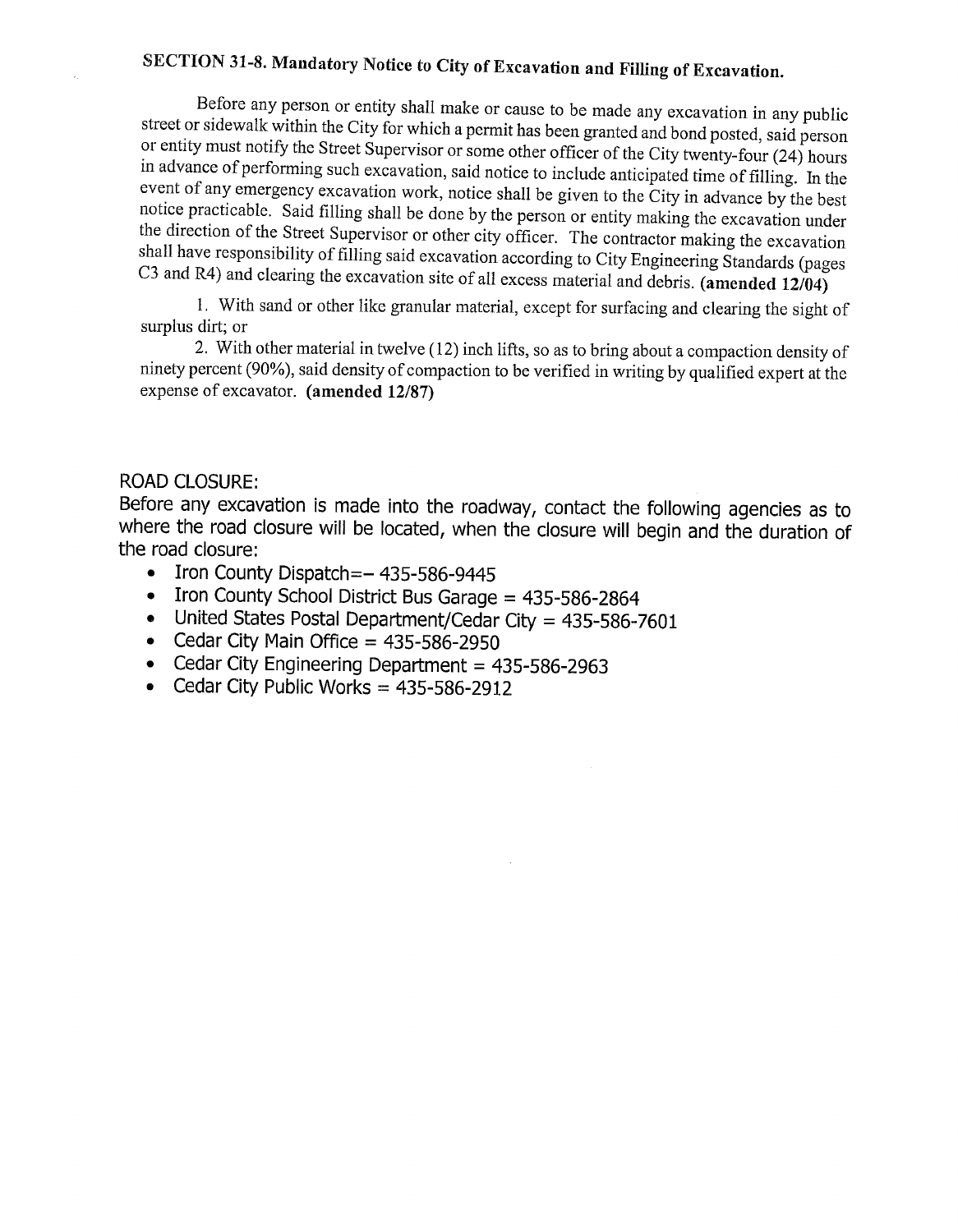